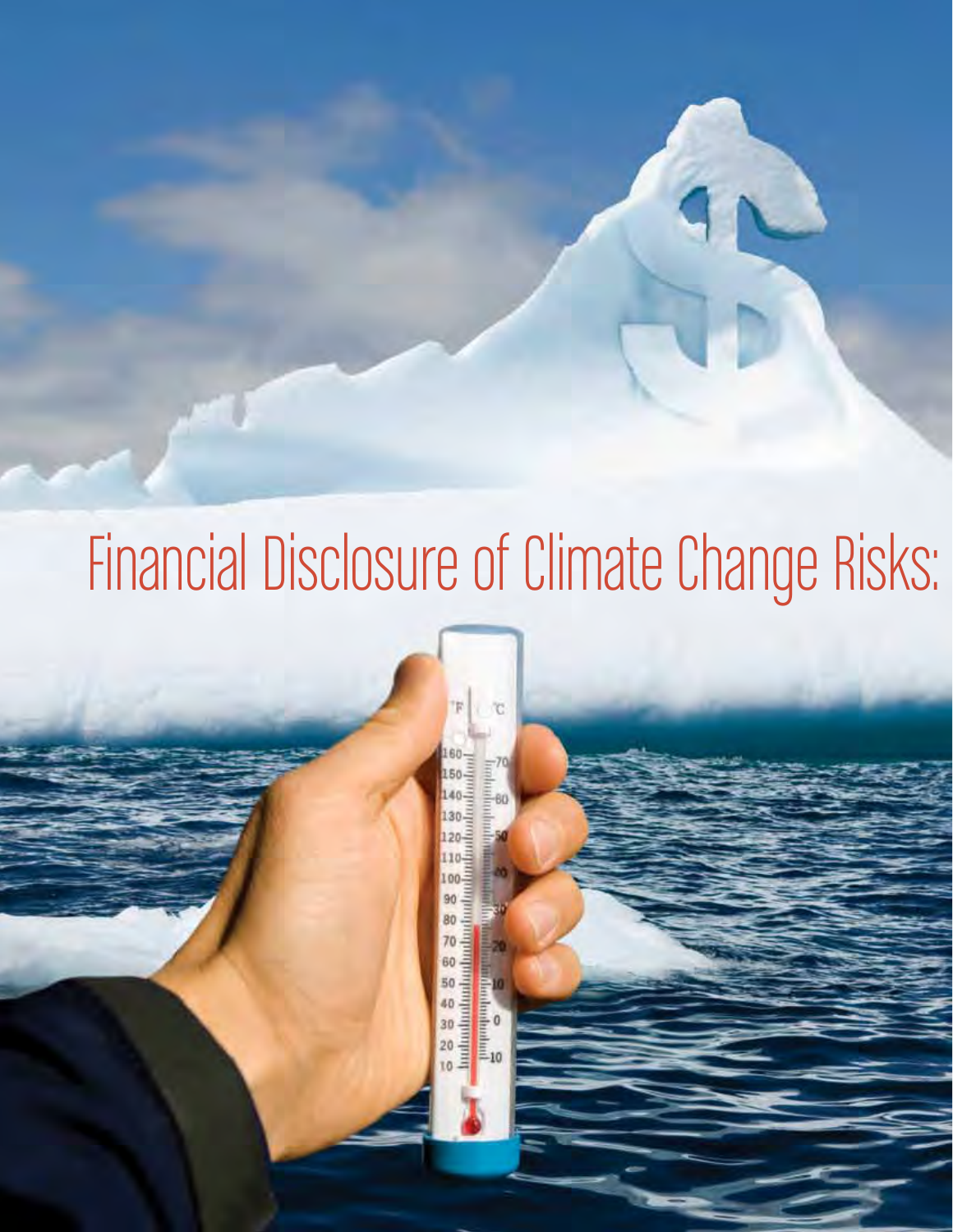By James R. Williams and Christine M. Morgan



## Recent Developments and a View of the Future

Financial disclosure of climate change risks has become a controversial and complex issue as states and investor and industry groups clamor for more thorough reporting of the risks relating to greenhouse gas ("GHG") emissions and climate change. While New York has pushed for climate change risk disclosure through its own enforcement mechanisms tied to filings with the Securities and Exchange Commission ("SEC"), trade and investor groups have focused on seeking greater guidance from the SEC and on preparation of "best practices" guidelines through ASTM International. California, on the other hand, may be on the path to creating new laws requiring comprehensive climate change risk disclosure rather than waiting for federal guidance.

Financial disclosure of environmental risks is not a new topic. For many years, the SEC has required disclosure in 10-K filings of the material effects of compliance with environmental regulations (17 C.F.R. § 229.101(c)(1)(xii)) and costs of environmental litigation with potential liability exceeding \$100,000 (17 C.F.R. § 229.103). Recognizing that the SEC regulations

provided little guidance to companies regarding the required scope and applicability of the environmental disclosure standards, ASTM International issued standards in 2001 to establish a framework for companies to use in complying with the SEC environmental risk disclosure requirements. ASTM, Standard Guide for Disclosure of Environmental Liabilities, E2173-07. Yet despite ASTM's efforts to develop a uniform environmental disclosure framework, the standards have not been widely accepted or adopted by issuers.

In recent years, investors and other groups have raised concerns that, under the existing framework, companies were not fully disclosing the financial risks posed by climate change. This new focus is driven by both the increased likelihood of GHG regulation at the federal level and the materializing risk of litigation relating to climate change in some industry sectors. In addition, there is a new focus on climate change risks such as damage to physical assets and market shifts related to public and investor sensitivity to climate change concerns.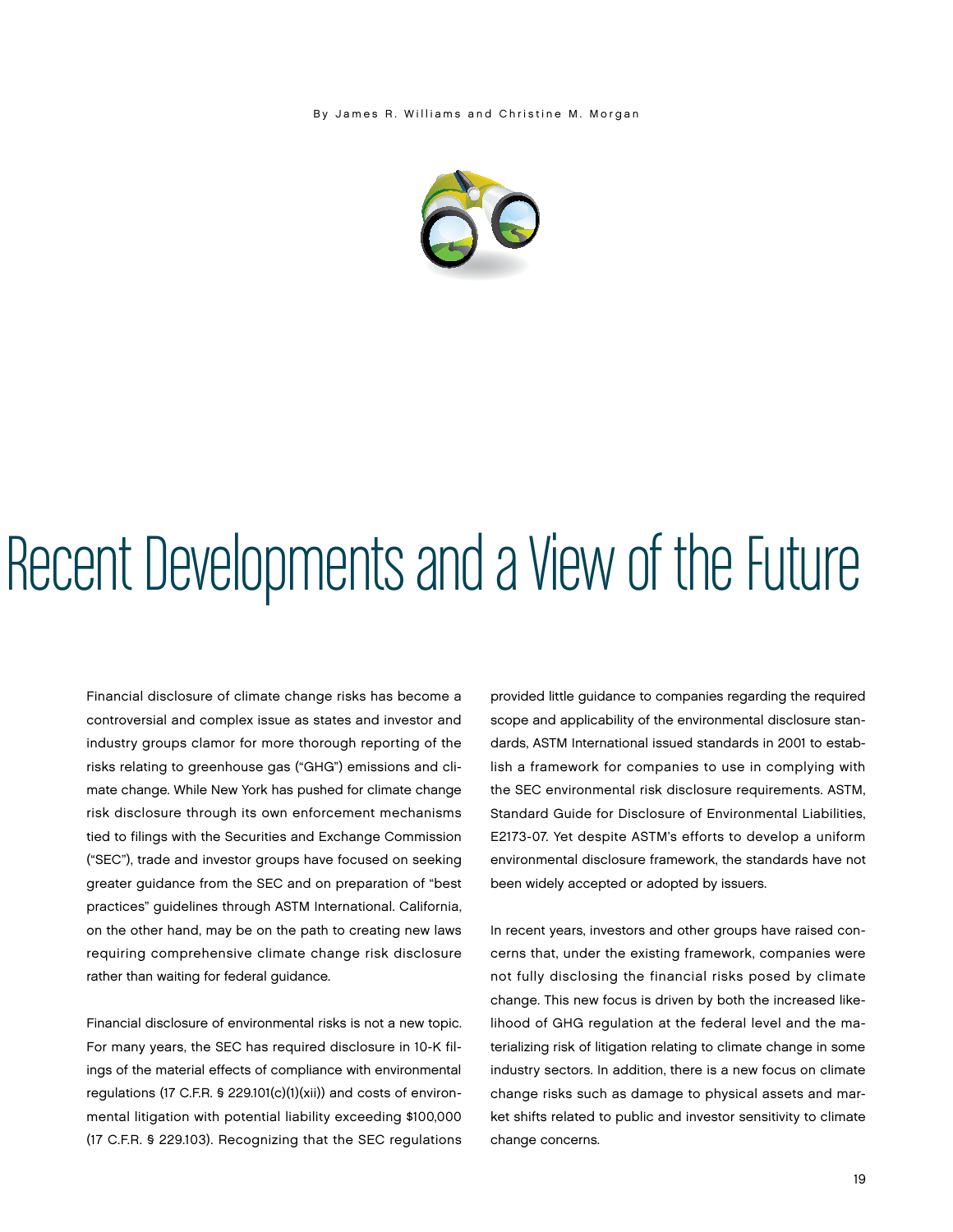This article discusses how the increased focus on financial risks associated with climate change has resulted not only in state enforcement and legislative initiatives seeking greater financial disclosure of climate change risks by companies, but also in a new push at several levels for guidance from the SEC and ASTM regarding how climate change risks should be quantified and reported in financial disclosures.

#### INVESTOR GROUP ADVOCACY FOR CLIMATE CHANGE RISK DISCLOSURE GUIDANCE

In September 2007, a group of environmental organizations, state officials, and institutional investors filed a petition asking the SEC to issue interpretive guidance on the scope of public companies' reporting obligations with respect to climate change risk in corporate disclosures under existing SEC regulations. Petition for Interpretive Guidance on Climate Risk Disclosure, filed with the SEC on Sept. 18, 2007. Additionally, on the same date, the petitioners also submitted a letter to John W. White, the director of the SEC's Division of Corporation Finance, asking that the Division, when reviewing a company's 10-K and 10-Q filings, devote "particular attention to the adequacy, under existing regulations, of disclosures concerning climate risk." Letter to Mr. John W. White, Sept. 18, 2007.

Citing research from the Intergovernmental Panel on Climate Change and others that evidence of climate change is now "unequivocal," the petition outlines the implications on the financial condition of businesses, such as physical damage to facilities, new regulatory compliance costs, and market shifts in demand for products and/or services. Because of these implications, the petition argues that information regarding material climate change risks for business is imperative for investors to make informed investment decisions and for the market to respond to climate change. The petition states that it is not seeking new rulemaking from the SEC, but rather guidance that clarifies that the SEC's existing regulations, specifically Items 101, 103, and 303 of Regulation S-K, already require disclosure of material information regarding climate change risk. The petitioners argue that "corporate practice on climate risk disclosure is lagging behind the rapidly evolving economic, legal, and scientific developments related to climate change." Petition for Interpretive Guidance filed with the SEC, at 20. Absent guidance, the petitioners express concern that the existing inconsistency of reporting climate change risk information will continue, to the harm of investors.

In order to respond to arguments that climate change risks are too speculative or uncertain to require disclosure, the petition outlines then-current, pending, and proposed state, national, and international regulations regarding GHG emissions and characterizes material regulatory developments as a "known trend," the effects of which, if material, must be disclosed under Regulation S-K. It concludes that the risks of climate change meet the materiality threshold for disclosure, because this is the very type of information that a reasonable investor would consider important in assessing a company's value. Based on these assertions, the petition seeks to have the SEC issue interpretive guidance that requires reporting companies to:

- Perform a thorough review of the implications of climate change for their financial condition and operations, including calculation of current and projected GHG emissions associated with their operations; and
- Disclose climate change risks that are material (either as material contingent liabilities on the balance sheet or notes to financial statements or in disclosures pursuant to Regulation S-K).

Additionally, the petition suggests that three categories of climate change risk should be assessed and disclosed: physical risks, financial risks associated with present or probable future regulation, and legal proceedings.

Although it has been more than a year since the petition was filed, the SEC has yet to respond to the petition or to issue interpretive guidance. In the meantime, the activist investor group Investor Network on Climate Risk has sought SEC inclusion of climate change risk disclosure as part of the SEC's 21st Century Disclosure Initiative. See http://www.sec.gov/comments/4-567/4567-20.pdf (web sites last visited May 13, 2009). Additionally, the Senate Appropriations Committee report issued in July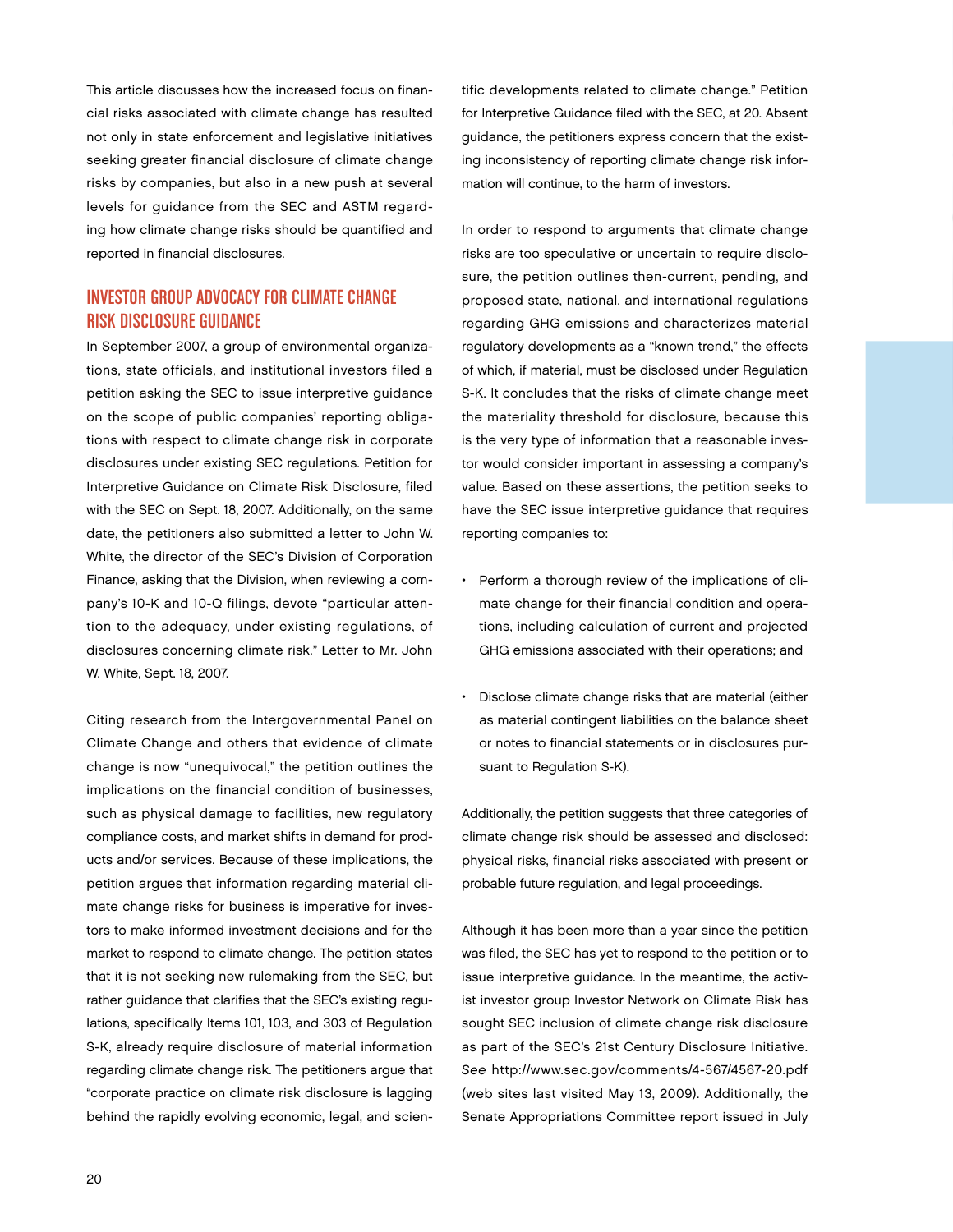The petitioners argue that "corporate practice on climate risk disclosure is lagging behind the rapidly evolving economic, legal, and scientific developments related to climate change."

DISCLOSURE

2008 to authorize the SEC's funding specifically states that the SEC "is encouraged to give prompt consideration to this petition and to provide guidance on the appropriate disclosure of climate risk." S. Rep. 110-417, at 108. Collectively, the petition itself, other pressures on the SEC, the likelihood of GHG regulation, the increase in GHG-related litigation and investor awareness of GHG issues, and the Senate recommendation greatly increase the likelihood of SEC action under the new administration. Given that the petition does not seek a change in law but rather a clarification of existing law, even in the absence of SEC action, public companies will likely face greater scrutiny of their climate change disclosures (or lack thereof).

#### **RECENT STATE INITIATIVES**

As further evidence of the growing focus on climate change risk disclosure, the State of New York recently began an enforcement initiative to mandate climate change financial risk disclosure for public corporations with connections to New York. In September 2007, the New York attorney general ("AG"), Andrew Cuomo,

initiated an investigation into alleged incomplete disclosures by Xcel Energy Inc. and four other energy companies. Claiming authority under the Martin Act, N.Y. Gen. Bus. Law § 352 (2007), which forbids the use of any deception or other misrepresentation in connection with the issuance or distribution of securities in the State of New York, the New York AG alleged that Xcel violated the Martin Act by failing to properly disclose climate change-related risks in its 2006 10-K filing to the SEC. Specifically, the AG cited as a Martin Act violation the failure to disclose the GHG-related risks from Xcel's proposed opening of a coal-fired electric generating unit in Colorado. Xcel Energy Inc., Assurance of Discontinuance, AOD #08-012, at 1, available at http://www.oag.state.ny.us/ media\_center/2008/aug/xcel\_aod.pdf.

In July 2008, Xcel and New York settled the matter. Xcel contended and believed its SEC filings, as well as other publicly available Xcel documents (such as its annual Triple Bottom Line report), adequately disclosed climate change risks in a manner fully compliant with SEC and state requirements, and Xcel settled the matter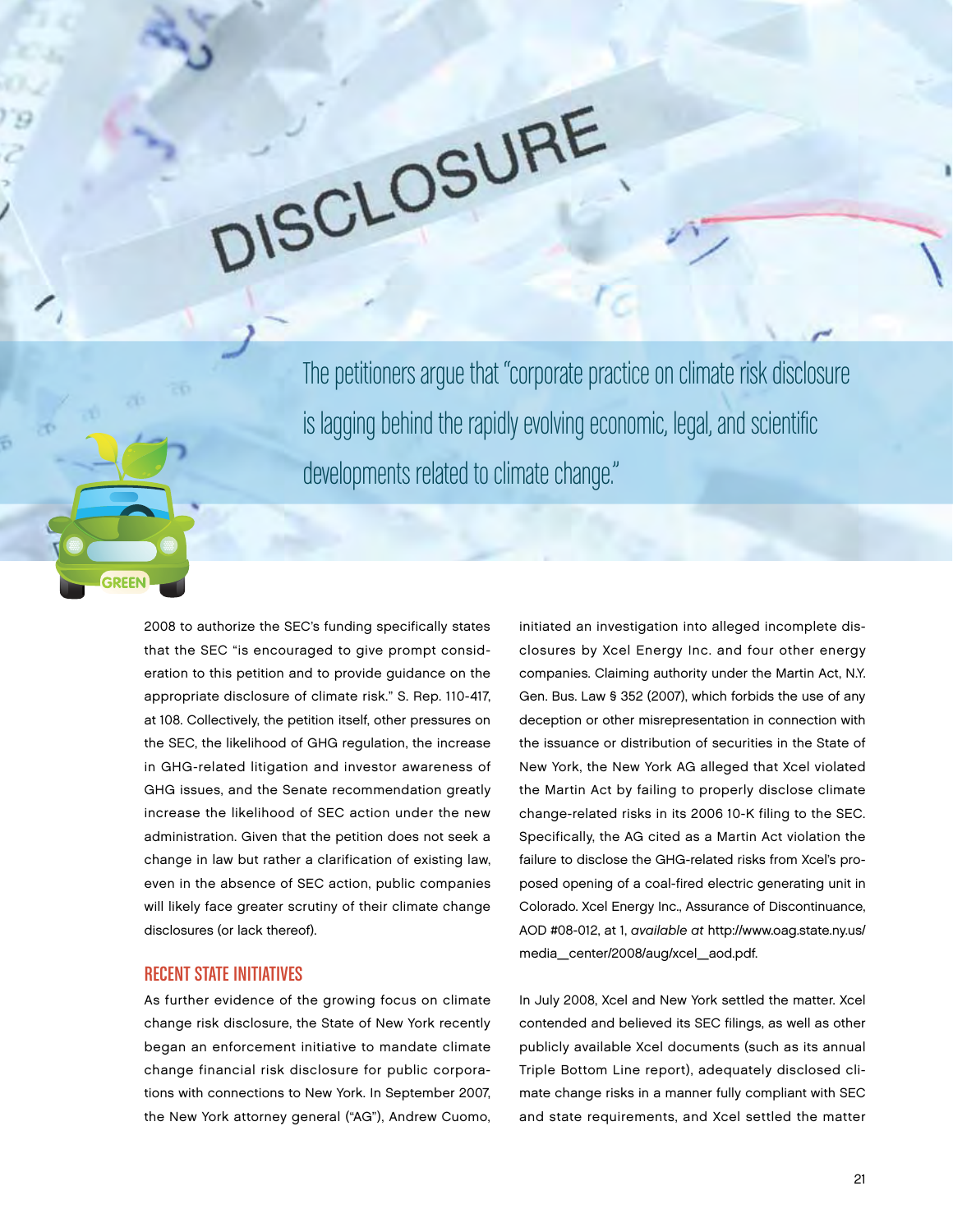voluntarily and without admission to any violations of the Martin Act. In moving forward with a voluntary settlement, Xcel saw an opportunity to consolidate its climate change disclosures into its 10-K filing. As part of this settlement, Xcel agreed to disclose the following information and analysis in its SEC 10-K filings for the next four years: (a) an analysis of financial risks from present and probable future regulation of GHG emissions; (b) an analysis of financial risks from GHG-related litigation; (c) an analysis of financial risks from the physical impacts of climate change (including increased sea levels and extreme weather conditions related to climate change); and (d) a strategic analysis of climate change risk and emissions management, including Xcel's current position on climate change, current and anticipated emissions management, and corporate governance actions concerning climate change. Id. at 3–5. The AG settled similar allegations against Dynegy under substantially the same terms in October 2008. Dynegy, Inc., Assurance of Discontinuance, AOD #08-132, available at http://www.oag.state.ny.us/media\_ center/2008/oct/dynegy\_aod.pdf.

New York's direct regulation of Xcel's climate change disclosure policies and practices under the Martin Act would be relatively unremarkable except for the fact that Xcel provides services in only "eight Midwestern and Western states." Xcel Energy Inc., Assurance of Discontinuance, at 2. It does not provide any services within the borders of New York, and the main activity prompting the action by the AG—the prospective building of a coal-fired electricity plant—was to occur in the State of Colorado.<sup>1</sup> Nevertheless, the AG claimed jurisdiction under the Martin Act over Xcel, based on the fact that the New York State Common Retirement Fund was a "significant" holder of Xcel stock.2 Significantly, the Retirement Fund holds stock in nearly 2,000 American companies, each of which, under this theory, is potentially subject to Martin Act jurisdiction. Also, since nearly 4,000 American companies currently list stock on the New York Stock Exchange3 and more than 2,800 American companies list stock on the New York-based NASDAQ exchange,<sup>4</sup> a substantial number of American companies could possibly be subject to scrutiny by New York under the Martin Act. See N.Y. Gen. Bus. Law § 352 (2007) (forbidding misrepresentation in connection with the issuance or sale of securities in New York). Because the Xcel settlement was a voluntary decision to disclose, it sets no legal precedent requiring heavy GHG producers

to disclose climate change risks. The New York AG's broad and aggressive exercise of jurisdiction, however, shows that thousands of companies nationwide are potentially at risk of enforcement, even though the scope of current requirements for disclosure of climate change risks at the federal level is not fully developed.

In a move for even broader control at the state level of climate change disclosure, California's legislature recently attempted to require statewide climate change risk disclosure as well. On May 22, 2008, the California State Senate passed Senate Bill 1550, a measure that would require the State Controller to develop a climate change disclosure standard for all companies doing business in California by December 1, 2009.<sup>5</sup> The State Assembly passed an amended version of the bill on August 13, 2008.<sup>6</sup> The Assembly's amended version of the bill failed to pass in the Senate by one vote, however, and any discussion of the bill must therefore be deferred to the 2009 session. Although the California bill failed to pass both houses by a single vote, the lesson to be learned is that some states are serious about mandating climate change disclosure now—with or without SEC action. Additionally, California's example demonstrates that state initiatives may well go beyond the imposition of requirements on publicly traded companies regulated by the SEC, possibly imposing GHG risk reporting obligations on private companies. The implications of this broad jurisdiction would be significant and costly.

### ASTM INTERNATIONAL DRAFT CLIMATE CHANGE RISK DISCLOSURE STANDARD

As with its development of ASTM E2173 for disclosure of environmental risks, ASTM International observed a gap in guidance regarding disclosure of climate change risks, and beginning in 2008, it has acted to address this apparent gap. Specifically, ASTM recognized that investor groups and other parties, such as the petitioners in the SEC matter, were looking for greater consistency and thoroughness of financial disclosure by public companies of climate change risks. Accordingly, ASTM's Committee E50 on Environmental Assessment, Risk Management and Corrective Action created a Climate Change Task Group as part of its Subcommittee 50.05—Environmental Risk Management. This task group performed extensive research regarding climate change issues and risks and sought interested-party